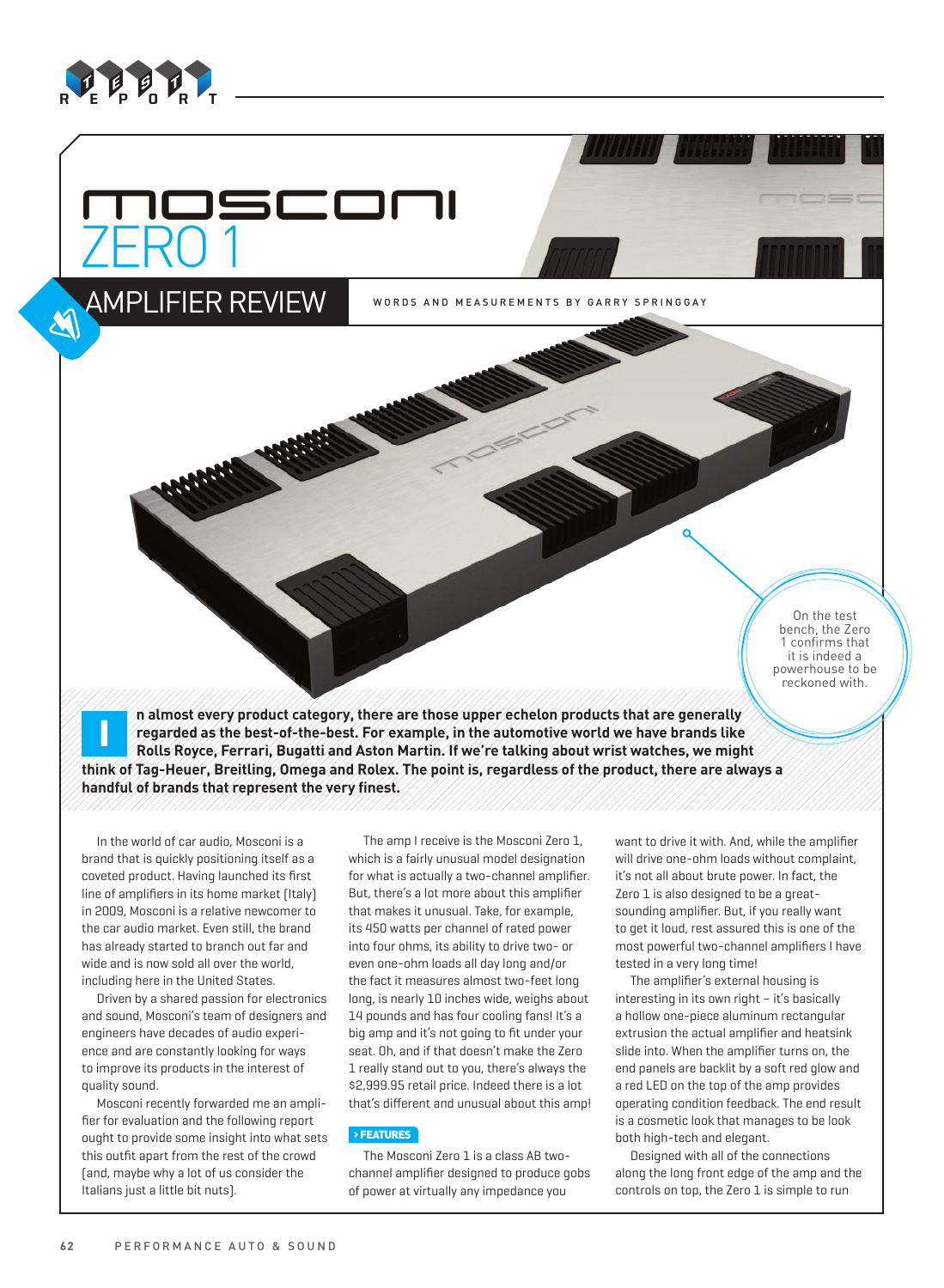# Amplifier Review Mosconi Zero 1

wires to as well as to adjust after it's installed. The connections themselves are heavy-duty high-current capable set-screw type with full coverage from an electrical insulation standpoint. Power will accept a 1/0 cable (though it's a tight fit) and the dual sets of speaker terminals can handle up to eight gauge wire to make wiring multiple speakers very easy.

M

Getting back to its adjustments, the Zero 1 includes separate high and low pass filters, both of which can be engaged simultaneously should you want to create a bandpass.

Another different feature I find to be really interesting and cool is what Mosconi calls "HyperDrive." This feature is engaged by pressing a button recessed into one of the end panels. When in use, a tiny red LED lights up and engages an alternative turns ratio on the power supply transformer, which in turn increases the actual rail voltage in the amplifier and provides roughly a 30% increase in output power. HyperDrive is very useful for extending dynamic range and definitely adds musical realism. Of course, with so much power already on tap, the HyperDrive feature is designed to be used intelligently and not as an 11- or 12-position on your volume knob. The effects are absolutely noticeable, though seem to make the most difference when driving four-ohm loads. So, for most of my listening session, I keep it turned on.

Right beside the HyperDrive button is another one labeled "OverCold." This button tells the four on-board cooling fans to start up at full speed instead of their speeds being controlled by temperature (the default setting). The idea is if you're pushing the amp hard and you want to manage the heat, the OverCold feature provides maximum cooling on demand. The fans are actually fairly quiet, which means that even with OverCold engaged. the fan noise unobtrusive.

Inside, the Zero 1 has a very serious-looking PCB with top-quality components and a layout designed for high current and low noise. I count 16 power supply switchers, which are ultra heavy duty Fairchild parts rated at 60 V and 60 A apiece. The design uses a tightly regulated power supply that automatically monitors rail voltages and modulates the pulse width of the switching devices to maintain a constant power output as battery voltage drops.

Once the DC supply voltage has been converted to high voltage AC power, no fewer than 20 TO-3 case Mosfet outputs (each capable of handling 36 amperes) drive the speakers. No wonder this amp is rated to one ohm! With parts like this it'll drive damn near anything you connect to it.



#### **Actual Measured Power @ 1.0% THD+N @ 12.6V Battery** 454 W x 2 @ 4 Ω **843 W x 2 @ 2 Ω 1,125 W x 2 @ 1 Ω**  $1,685$  W x 1 @ 4  $\Omega$

| $2.250 W x 1$ $\alpha$ 2 $\Omega$            |  |
|----------------------------------------------|--|
| W/ Hyper Drive 660<br>$W \times 2 \times 40$ |  |
| W/ Hyper Drive 961<br>$W \times 2 \times 20$ |  |

## **Actual Measured Power @ 1.0% THD+N**

| <b>G14.4 V BATTERY</b>                         |
|------------------------------------------------|
| $454W \times 2 \times 40$                      |
| $845W \times 2020$                             |
| $1,441$ W x 2 @ 1 $\Omega$                     |
| $1.691$ W x 1 @ 4 $\Omega$                     |
| $2.881$ W x 1 @ 2 $\Omega$                     |
| W/ Hyper Drive 660<br>$W \times 2040$          |
| W/ Hyper Drive 1,224<br>$W \times 2 \times 20$ |
|                                                |

| <b>TECHNICAL DATA</b>                                                                                  |                                  |
|--------------------------------------------------------------------------------------------------------|----------------------------------|
| Signal to Noise Ratio referenced to 2 V output (CEA-<br>$2006$ A $1$ (1 W @ 4 $\Omega$ )               | $-85.3$ dBA                      |
| Signal to Noise Ratio referenced to full output                                                        | $-111.6$ dBA                     |
| THD+N at rated $4 \Omega$ power (with HyperDrive)                                                      | 0.035%                           |
| CEA-2006A rated 4 0 power (min. power per ch. devel-<br>oped over the entire intended audio bandwidth) | 424W                             |
| Maximum Efficiency at full 4 Ω power per ch.                                                           | 67.1%                            |
| Maximum Efficiency at full $2 \Omega$ power per ch.                                                    | 60.2%                            |
| Efficiency at 10 W per ch. at 4 $\Omega$                                                               | 8.2%                             |
| <b>Idle Current</b>                                                                                    | 1.7A                             |
| <b>Input Sensitivity</b>                                                                               | $427$ mV - 8.7 V                 |
| Maximum Current at full power, lowest rated impedance                                                  | 428A                             |
| Frequency Response (-3 dB)                                                                             | $<$ 10 Hz - 69 kHz               |
| <b>High Pass Crossover</b>                                                                             | 50 Hz - 300 Hz                   |
| <b>Low Pass Crossover</b>                                                                              | $-12$ dB/Oct                     |
| <b>Subsonic Filter</b>                                                                                 | $17 Hz - 175 Hz$<br>$-12$ dB/Oct |
| <b>Bass EQ Boost</b>                                                                                   | None                             |
|                                                                                                        | None                             |
|                                                                                                        |                                  |

## The power on tap is so addictive that I find myself listening at much higher than normal levels JUST BECAUSE IT'S SO MUCH FUN! OH. and did I mention the power?

**›** listening

Whatever the Zero 1 may lack in mounting location flexibility, it more than makes up for in simply astonishing power. Keep in mind, I'm a guy who's pretty comfortable around large professional sound re-enforcement systems and I have several personal systems that are in the kilowatt range; but, this thing is mind-bending when it comes to delivering power and it sounds so good that you just want to keep turning it up. And, as you do, it simply keeps getting louder and louder. I'm unable to find any volume point where the amplifier is even close to reaching its limits. I only wish I could say the same for my speakers. Suffice to say it'll take some serious speakers to handle this baby even if you stick to just four ohms!

Okay, let's pretend for a minute you have more self control than I and you can leave the volume at a normal level and just listen to your music. In this regard, you will not be disappointed. From a sonic perspective, the Mosconi amp is quite good. With an average output power of maybe only 10% of what's on tap, the Zero 1 provides excellent sound. The amplifier's timbre is very neutral and it produces a spectacular stereo image. I spend about three hours listening to some of my most revealing music and walk away most pleased and impressed. The power on tap is so addictive that I find myself listening at much higher than normal levels just because it's so much fun! Oh, and did I mention the power?